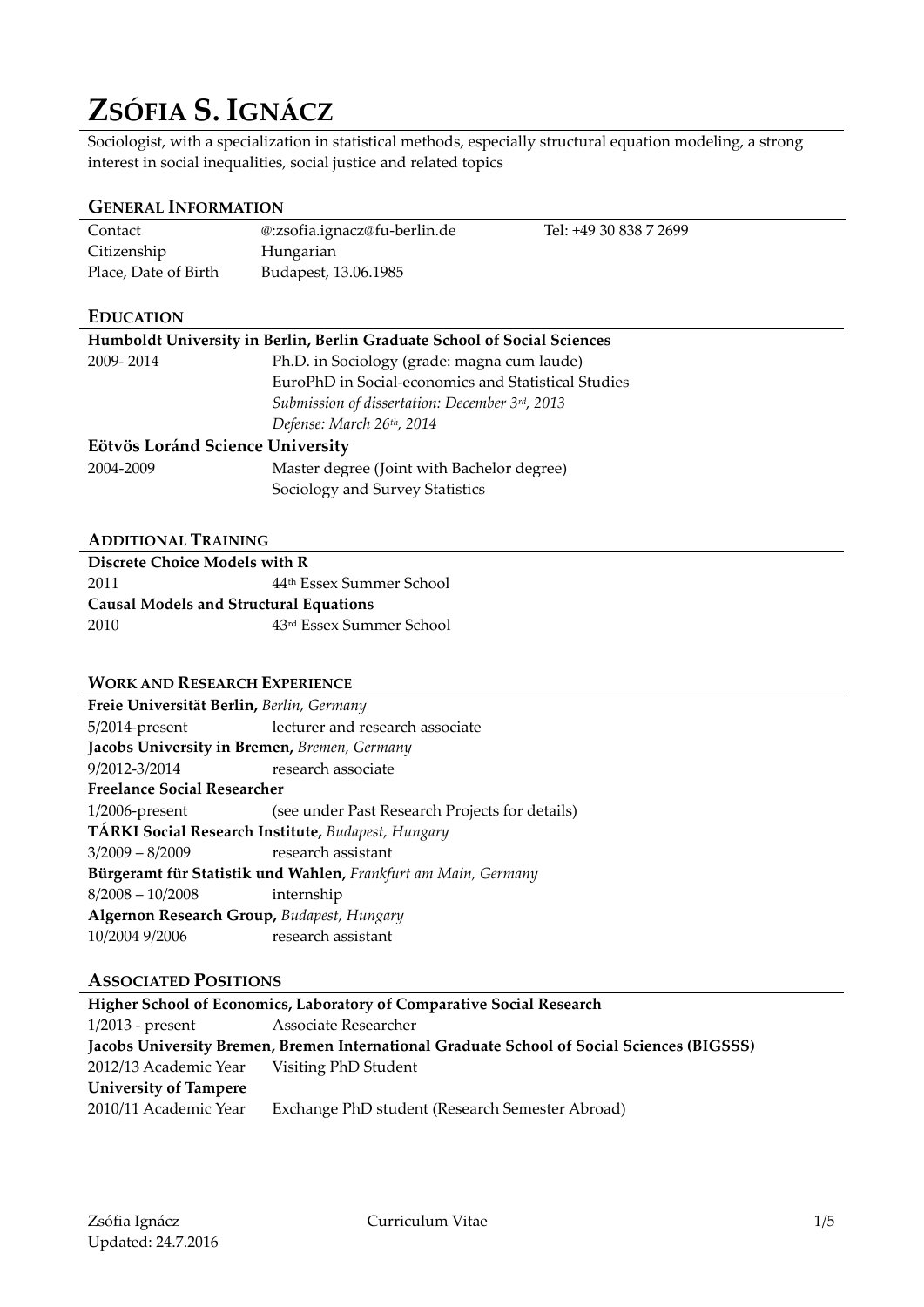# **TEACHING EXPERIENCE**

| <b>Causal Models and Structural Equations</b> |                                                                          |
|-----------------------------------------------|--------------------------------------------------------------------------|
| 7/2013                                        | BIGSSS Graduate Seminar (with David Schiefer)                            |
| 7/2012                                        | 2 <sup>nd</sup> LCSR Summer School (Teaching Assistant of Peter Schmidt) |
| 8/2011                                        | 44th Essex Summer School (Teaching Assistant of Peter Schmidt)           |
| <b>Introduction to Statistical Analysis</b>   |                                                                          |
| 2014/2015 Winter Sem.                         | Freie Universität Berlin                                                 |
| 2/2011                                        | University of Tampere, COSOPO Master's Programme                         |
| <b>Theories of Justice Research</b>           |                                                                          |
| 2014 Summer Sem.                              | Freie Universität Berlin                                                 |
|                                               | <b>Transformation and Justice Beliefs in Central East Europe</b>         |
| 2016 Summer Sem.                              | Freie Universität Berlin                                                 |
| 2014 Summer Sem.                              | Freie Universität Berlin                                                 |
| <b>Attitudes toward Social Inequalities</b>   |                                                                          |
| 2016/2017 Winter Sem.                         | Freie Universität Berlin                                                 |
| 2015/2016 Winter Sem.                         | Freie Universität Berlin                                                 |
| 2014/2015 Winter Sem.                         | Freie Universität Berlin                                                 |
| Master's Colloquium                           |                                                                          |
| 2015/2016 Winter Sem.                         | Freie Universität Berlin                                                 |

# **RESEARCH PROJECTS**

**Solidarity in Europe: How strong is European Solidarity between the Citizens and Member States of the European Union?** 2015-2018 Postdoc coordinator **Kohäsionsradar (funded by the Bertelsmann Foundation)** 2012-2014 research associate at the Jacobs University Bremen **Cultural Diversity and Social Cohesion in Society in Hungary (collaboration with K.U.Leuven)** 2009 project coordinator **The Artists of the Circus Today (FEDEC)** 2009 datamining **Child Poverty and Child Well-being in the E.U. (TÁRKI)** 2009 research assistant **Aggression in Schools (Hungarian National Survey)** 2009 questionnaire development and preliminary data analysis **Deliberative Poll Kaposvár** 2008 junior researcher **International Social Justice Project Hungary** 2008 junior researcher **Survey on Basic Social Care in Hungary** 2007 data analysis **Magyar Agora Deliberative Poll** 2006-2007 research assistant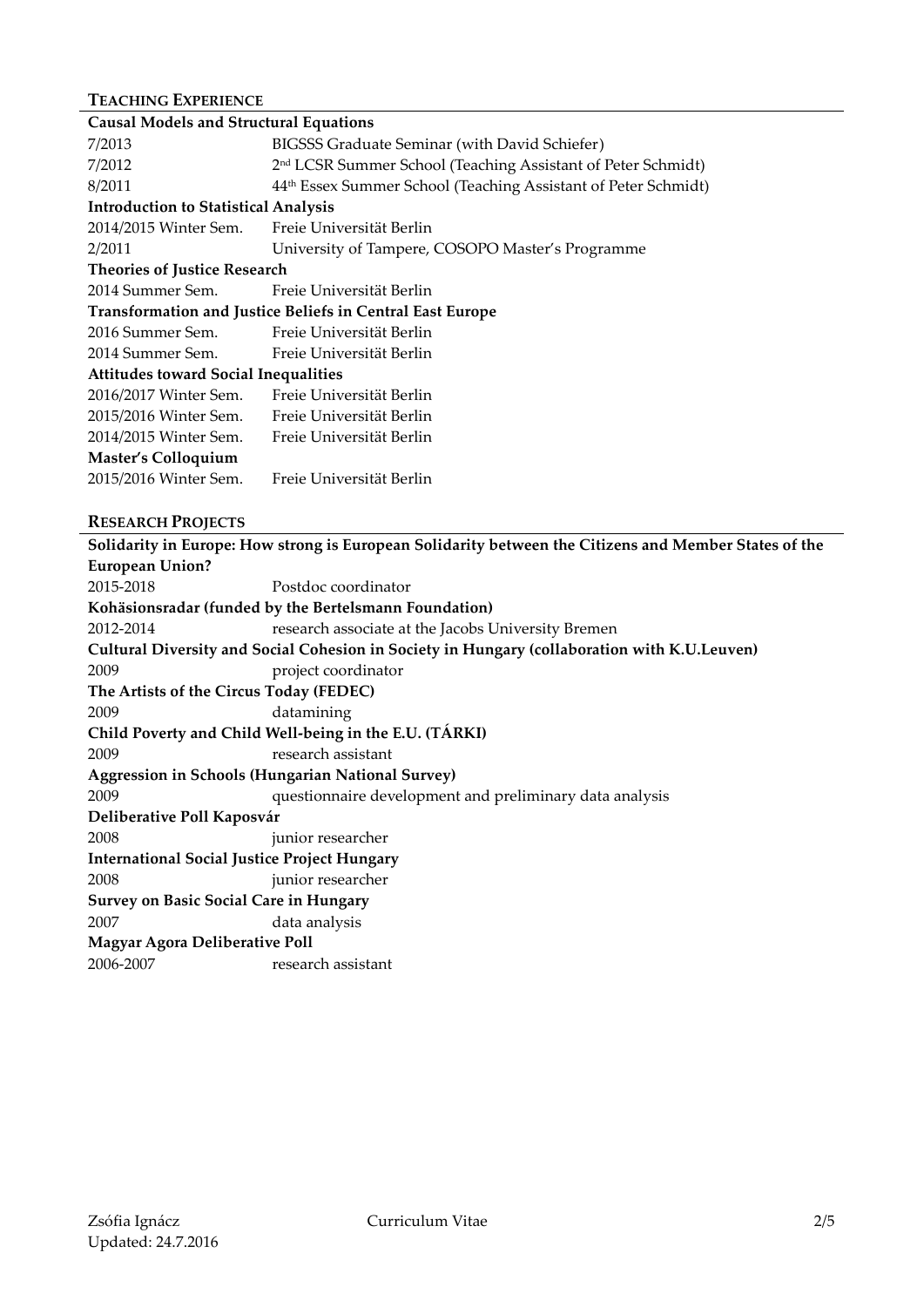# **LANGUAGE SKILLS**

|                   | Spoken                    | Written                 |
|-------------------|---------------------------|-------------------------|
| Hungarian         | Mother tongue             | Mother tongue           |
| English           | Advanced (C2)             | Advanced (C2)           |
| German            | Upper Intermediate $(C1)$ | Intermediate (B2)       |
| Russian           | Lower Intermediate (B1)   | Lower Intermediate (B1) |
| Norwegian/Finnish | Basic (A1)                | Basic $(A1)$            |

# **COMPUTER SKILLS**

| Advance            | Microsoft Office, SPSS, Mplus |
|--------------------|-------------------------------|
| Upper Intermediate |                               |
| Lower Intermediate | STATA, Amos                   |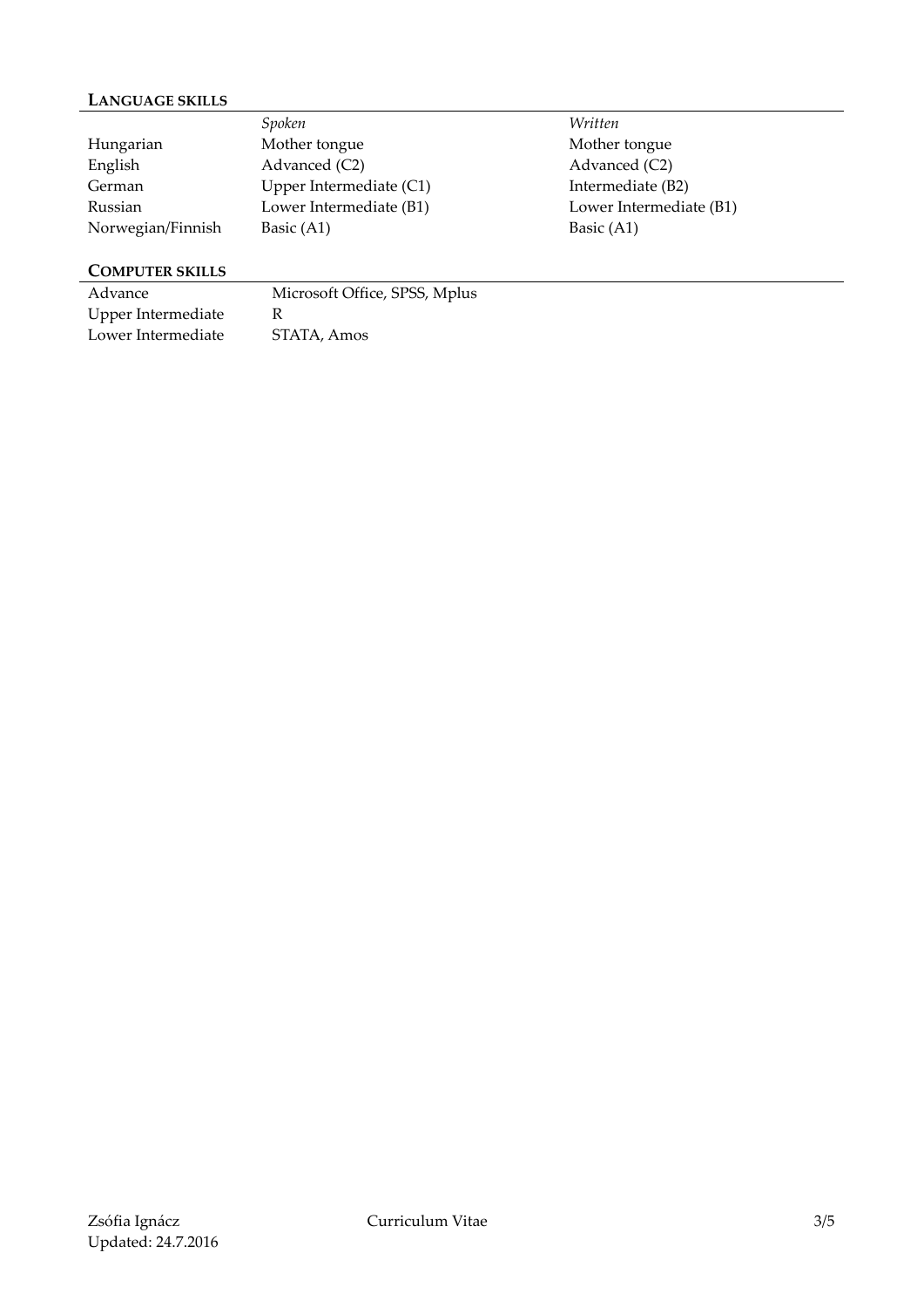### **LIST OF PUBLICATIONS**

### **Monographs**

Dragolov, Georgi; Ignácz, Zsófia S.; Lorenz, Jan; Delhey, Jan; Boehnke, Klaus; Unzicker, Kai (2016): *Social Cohesion in the Western World. What Holds Societies Together: Insights from the Social Cohesion Radar.* Cham: Springer International Publishing (SpringerBriefs in Well-Being and Quality of Life Research).

### **Research Reports**

Dragolov, Georgi, Zsófia Ignácz, Jan Lorenz, Jan Delhey, and Klaus Boehnke. 2014. *Radar Gesellschaftlicher Zusammenhalt. Messen Was Verbindet. Gesellschaftlicher Zusammenhalt im innerdeutschen Vergleich [Social Cohesion Radar. Measuring Common Ground. An Intra-German Comparison of Social Cohesion.],* Gütersloh: Bertelsmann Stiftung.

Dragolov, Georgi, Zsófia Ignácz, Jan Lorenz, Jan Delhey, and Klaus Boehnke. 2014. *Social Cohesion Radar. Measuring Common Ground. An International Comparison of Social Cohesion. Methods Report,* Gütersloh: Bertelsmann Stiftung.

Dragolov, Georgi, Zsófia Ignácz, Jan Lorenz, Jan Delhey, and Klaus Boehnke. 2013. *Social Cohesion Radar. Measuring Common Ground. An International Comparison of Social Cohesion,* Gütersloh: Bertelsmann Stiftung.

### **Book Chapters**

Ignácz, Zsófia and Zita Herman. 2011. "A jövedelmi egyenlőtlenségek mértékének és az elosztási szabályok megítélésnek generációs eltérései" [The extent of inequality and the evaluation of distributive rules in generational perspective]. Pp. 111–129 in *Az igazságosság labirintusaiban. Társadalmi méltányosság és generációs igazságosság a 21. század Magyarországán.* [In the Labyrinths of Justice], edited by A. Örkény and M. Székelyi. Budapest: Sík K.

Herman, Zita and Zsófia Ignácz. 2009. "Knowledge Gain and Attitude Change during a Deliberative Poll. The DP on Unemployment in the Kaposvár Region" Pp. 29–53, in *Deliberative Methods in Local Society Research. The Kaposvár Experiences,* edited by G. Lengyel. Budapest: Corvinus Univ. of Budapest Centre for Empirical Social Research; Új Mandátum.

Ignácz, Zsófia and Péter Antók. 2007. "Csanytelek – egy dél-alföldi falu lakói a Magyar Agorán. [Csanytelek - Residents of a South Hungarian Village at the Magyar Agora.]" Pp. 231–258, in *Deliberatív közvélemény-kutatás a magyarországi romák és nem romák viszonyáról,* edited by A. Örkény and M. Székelyi. Budapest: ELTE Társadalomtudományi Kar (TáTK).

### **Reviews**

Ignácz, Zsófia S. 2016. "Review of *Gerechtigkeit ist gut, wenn sie mir nützt. Was den Deutschen wichtig ist" Soziologische Revue* 39(3).

### **Working Papers**

Ignácz, Zsófia. Justice Attitudes towards the Wage Distribution. Justice Profiles in Post-Socialist Countries. Dissertation.

Ignácz, Zsófia. Distributive Justice Profiles: A New Measurement Tool for Justice Research. (Working Paper)

Ignácz, Zsófia. Cognition or Congruency? The Meaning of Justice Profiles. (Working Paper)

Ignácz, Zsófia. A Search for the Socialist Legacy. The Influence of Socialist Experience on Attitudes toward Income Inequalities. (Working Paper)

### **Conference Presentations**

Ignácz, Zsófia; Boehnke, Klaus. 2014. "The Convergence of Post-Socialist Attitudes. The Interaction of Welfare State Regimes and Socialist Legacy on Attitudes Toward Income Inequalities." Accepted to the ISJR 15th Biennial Conference. June 19-22. New York.

Ignácz, Zsófia; Katrňák, Tomáš; Mikucka, Małgorzata; Voicu, Bogdan. 2014. "Dismantling the Socialist Legacy in Intergenerational Mobility Trends in Post-Socialist Countries. Intergenerational Mobility in Five Central and Eastern Countries across 20 years". Accepted as poster to the 2014 Spring Meeting of RC28. May 8-10. Budapest.

Ignácz, Zsófia. 2014. "Economic Legitimacy in Central and Eastern Europe. Path dependency and generational divides in Hungary, the Czech Republic and the former German Democratic Republic." Presented at the 13th International Postgraduate Conference on Central and Eastern Europe, UCL SSEES. June 19-22. London.

Ignácz, Zsófia. 2013. " A Search for the Socialist Legacy. The Influence of Socialist Experience on Attitudes toward Income Inequalities." Presented at the 3rd International Annual Research Conference 2013 for Labratory of Comparative Social Research, HSE. November 12-17. Moscow.

Ignácz, Zsófia. 2013. "Socialization and Justice Attitudes." Presented at the 3rd International Workshop for Labratory of Comparative Social Research, HSE. April 26-30. Saint Petersburg.